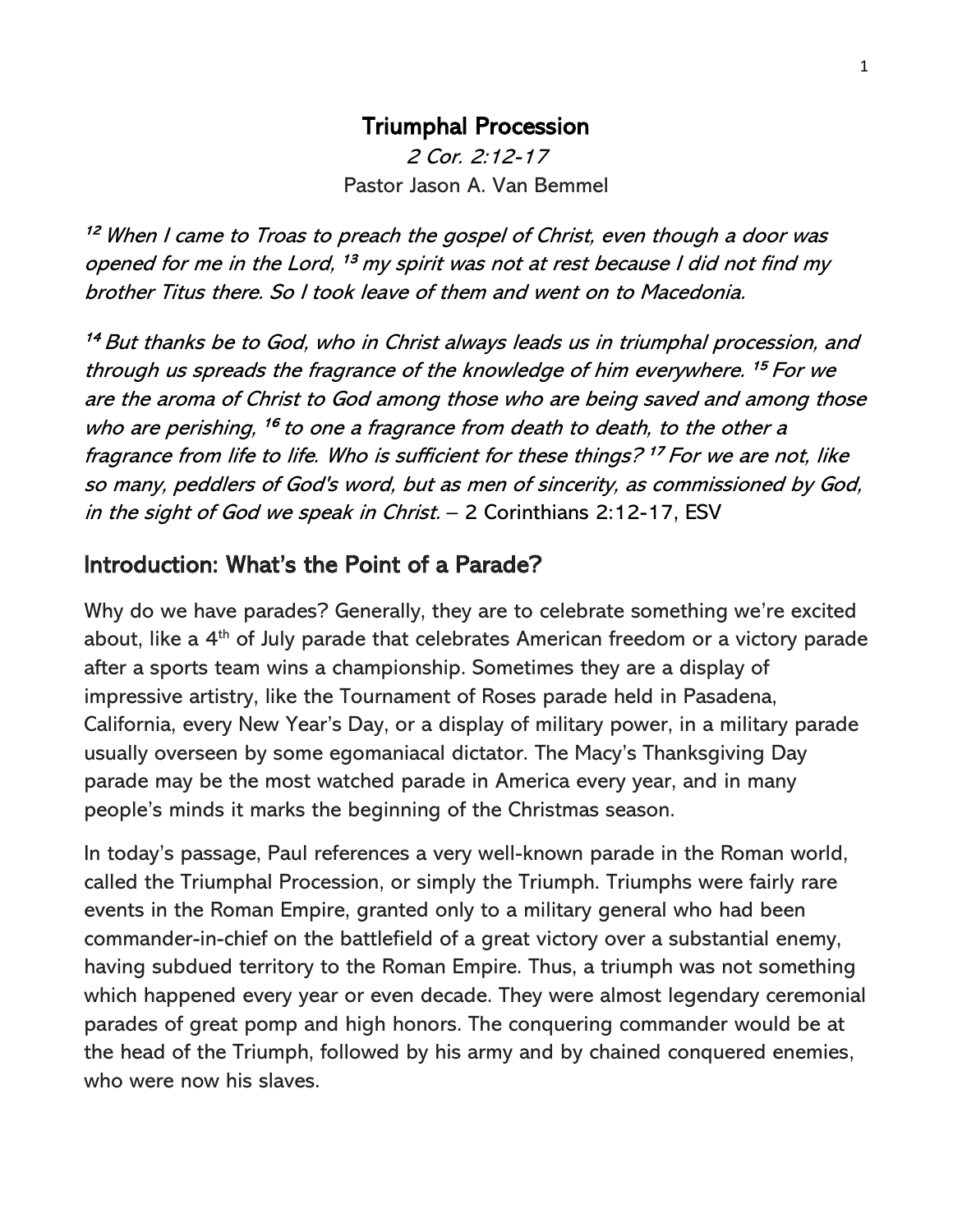One report indicates that some of the conquered slaves in the triumph would be carrying incense burners, spreading the perfumed aroma that would announce the coming of the commander even ahead of his personal appearance. The Triumph would lead to a ceremony where the commander would be praised in poetry and song and also where an extravagant sacrifice would be offered to the gods on behalf of the conquering commander.

Interestingly, in 2 Corinthians, Paul introduces the triumph and uses it to explain Christ's victory and how it relates to his own Gospel ministry as a sudden interruption and aside from the story he's telling the Corinthians about his concern for them. Verse 14 – "But thanks be to God" – interrupts Paul's story of eagerly looking for Titus, which he then does not return to until chapter 7.

To see this clearly, here's 2 Corinthians 2:12-13 followed immediately by 2 Corinthians 7:5-6:

<sup>12</sup> When I came to Troas to preach the gospel of Christ, even though a door was opened for me in the Lord, <sup>13</sup> my spirit was not at rest because I did not find my brother Titus there. So, I took leave of them and went on to Macedonia.

For even when we came into Macedonia, our bodies had no rest, but we were afflicted at every turn—fighting without and fear within. 6 But God, who comforts the downcast, comforted us by the coming of Titus

Bible scholars refer to this section of 2 Corinthians, which begins at 2:14 and ends at 7:4 as "the great aside" and it is not only great in length – almost 1/3 of all of 2 Corinthians – but also in rich Gospel content. It shows that God inspired the writers of Scripture in ways that are unexpected but also in ways that allowed the personality and communication style of the authors of Scripture to be clearly seen, and Paul is known as someone who is both very logical and orderly but who can also get caught up in the emotion of the moment and go off on long tangents or extended expressions of praise.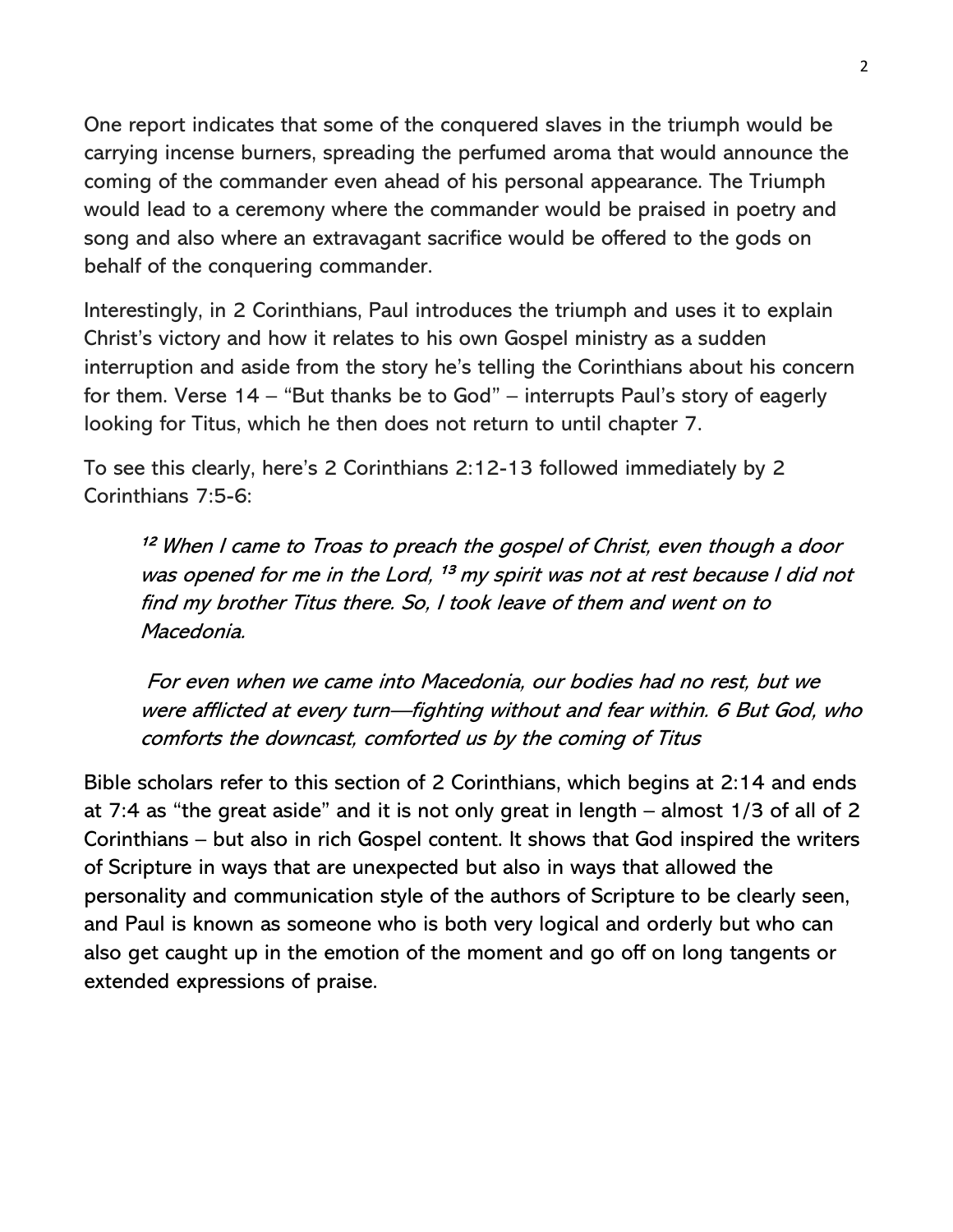#### 1. Paul's Unsettled Spirit, vv. 12-13

Paul has been telling the Corinthians of their need to forgive the repentant sinner and has also been explaining to them his deep love for them as a church. He had told them that his change of travel plans had been done in love for them to spare them from a painful visit, and now he's catching them up on how he got to Macedonia and on how he heard about their positive response to his directions to them, which he got from Titus.

<sup>12</sup> When I came to Troas to preach the gospel of Christ, even though a door was opened for me in the Lord, <sup>13</sup> my spirit was not at rest because I did not find my brother Titus there. So I took leave of them and went on to Macedonia.

Paul was so deeply concerned for the Corinthians and was so eager to hear Titus' report about them that he left behind an open door for ministry in Troas, in the area of what is today Northwest Turkey, and he headed over to Macedonia, norther Greece, eagerly searching for Titus. Paul had no rest in his spirit because he needed to hear from Titus how the Corinthians had responded to his urgent calls for church discipline and also how the sinful man himself had responded.

When you really care about someone, you do not have peace in your spirit as long as things are unsettled between you and you're unsure how they're doing. And, of course, in the ancient Roman world, they had no snapchat, no texting, no email, not even a reliable postal service or message delivery service. Communication often had to be face-to-face or in letters that were hand-delivered by trusted friends.

What we need to see here is that one of the marks of a genuine and faithful minister of the Gospel is a deep and personal concern for the people and churches the minister is called to serve. Paul tells us elsewhere of how much he prays for the churches, giving thanks for them and interceding for them before the Father. Here, we see that he will break off a season of fruitful ministry and travel to find Titus so he can know how the Corinthians are doing. This is genuine love.

Right as he's leaving to head to Macedonia, Paul interrupts his narrative. Why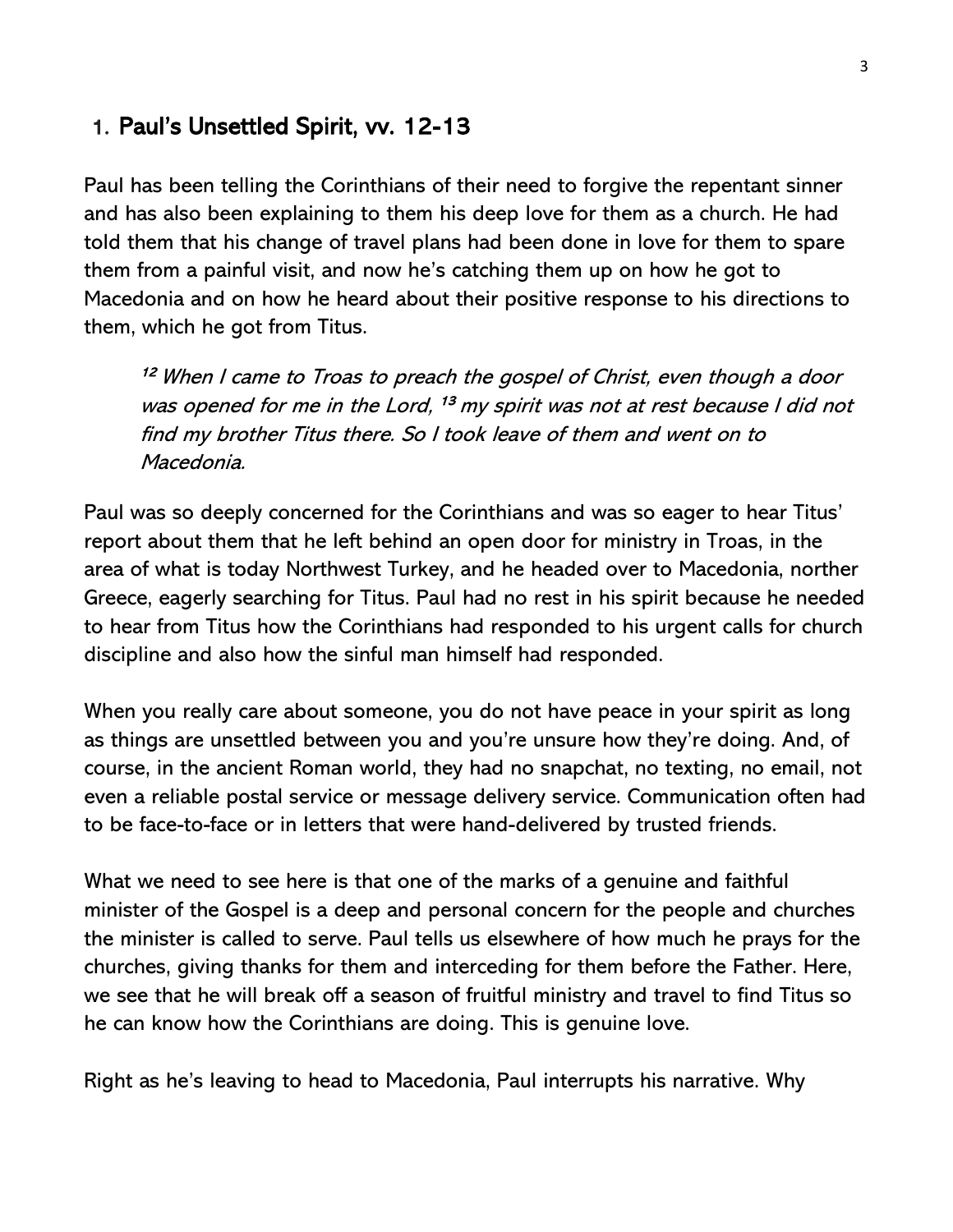interrupt at this point? Perhaps he is thinking of those critics who will be saying, "See, Paul is unreliable. He just up and left Troas." Or perhaps he is getting excited because he is recalling the good news he got from Titus. We can't know for sure.

# 2. Christ's Triumphal Procession, vv. 14

What Paul says about Christ's triumphal procession and his place in it has been debated by Bible scholars for centuries.

<sup>14</sup> But thanks be to God, who in Christ always leads us in triumphal procession, and through us spreads the fragrance of the knowledge of him everywhere.

Is Paul saying that he and his ministry partners are always triumphant in everything they do because God leads them as victorious conquerors? Or is Christ the One who has conquered, and they are led along behind Him – and if they're being led along behind Christ as part of His triumphal procession, are they in the role of being one of the victorious conquering army or in the role of a conquered slave.

Central to rightly understanding this image here are two things:

- 1. How Paul consistently viewed himself in relation to Christ and
- 2. How this Greek word was consistently used in the Roman culture of the day.

In 1 Corinthians 4:9, Paul had written: "For I think that God has exhibited us apostles as last of all, like men sentenced to death, because we have become a spectacle to the world, to angels, and to men." This public spectacle language has close similarity to the language of a public triumph. Further, Paul repeatedly refers to himself in his letters as a slave to Christ – our translations usually say "servant of Christ." Never does Paul refer to himself as a commanding general in Jesus' conquering army. And still further, the job of spreading fragrant incense was almost certainly one given to a conquered slave.

To support this historical and contextual evidence, the Greek word is only found here in the Bible and its usage in other Greek literature of the time always means "to be led as a conquered captive by the triumphant one who has conquered you."

So, when Paul says, "thanks be to God, who in Christ always leads us in triumphal procession," he is seeing himself and his fellows Gospel ministers as those whom Christ has conquered and enslaved to His service. Paul is so thankful and praises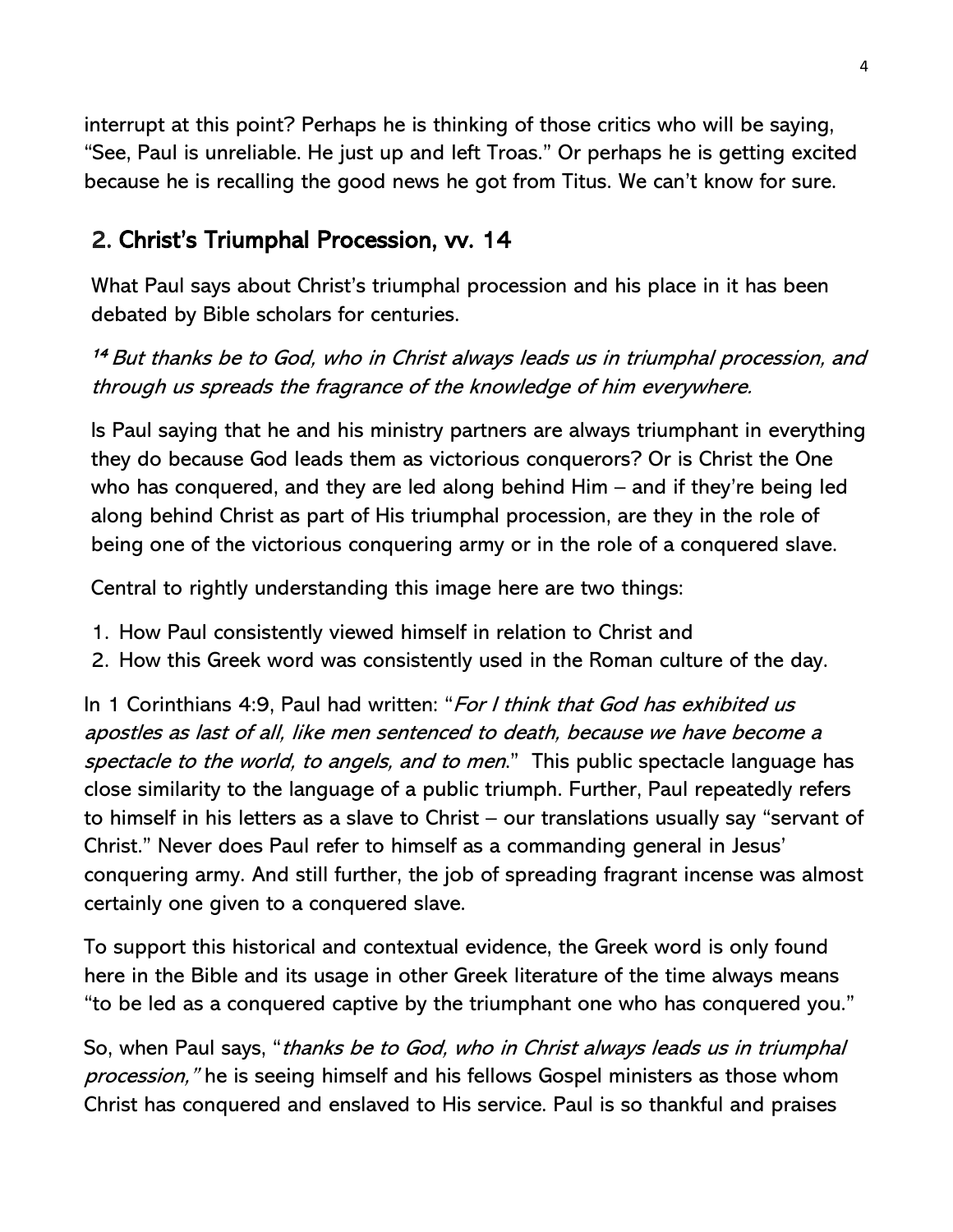God for this, because he knows it is the best service to be in service to Christ and it is so much better than he deserves.

Further, Paul is deliberately contrasting himself with the so-called "Super Apostles" who sought to dominate Corinth and lead the church away from Christ and the true apostles. Paul isn't making his trave plans based on self-interest, calculating where he can go to intentionally advance his name and fame or line his pockets from wealthy patrons. He is led by Christ as His slave in Christ's triumphal procession, given the task to spread the aroma of the knowledge of Him everywhere. Paul isn't trying to maneuver himself into being a super-start celebrity pastor best-selling author conference speaker. He's praising God for the privilege of getting to be Christ's conquered and enslaved incense carrier.

## 3. Our Fragrant Aroma, vv. 14-16

And what is this incense, this fragrant aroma God is spreading through faithful Gospel ministry?

and through us [God] spreads the fragrance of the knowledge of him [Christ] everywhere. For we are the aroma of Christ to God among those who are being saved and among those who are perishing, to one a fragrance from death to death, to the other a fragrance from life to life.  $-$  vv. 14b  $-$  16a

"We are the aroma of Christ to God." While we are in the world spreading the fragrance of the knowledge of Christ everywhere, we are doing so first and foremost as the fragrance of Christ to God. Incense in the Triumph served two functions: It spread the aroma that announced the Triumph of the conqueror to all who smelled it, but it was also – in a higher sense – a fragrance of worship. Here Paul may also be bringing in incense imagery from the Temple, where the priests kept the incense burning before the Lord day and night.

Jesus is the victorious redeemer. He has conquered sin and death by His death and resurrection. And He did this for us! As Paul writes in Colossians 2 –

And you, who were dead in your trespasses and the uncircumcision of your flesh, God made alive together with him, having forgiven us all our trespasses, by canceling the record of debt that stood against us with its legal demands. This he set aside, nailing it to the cross. He disarmed the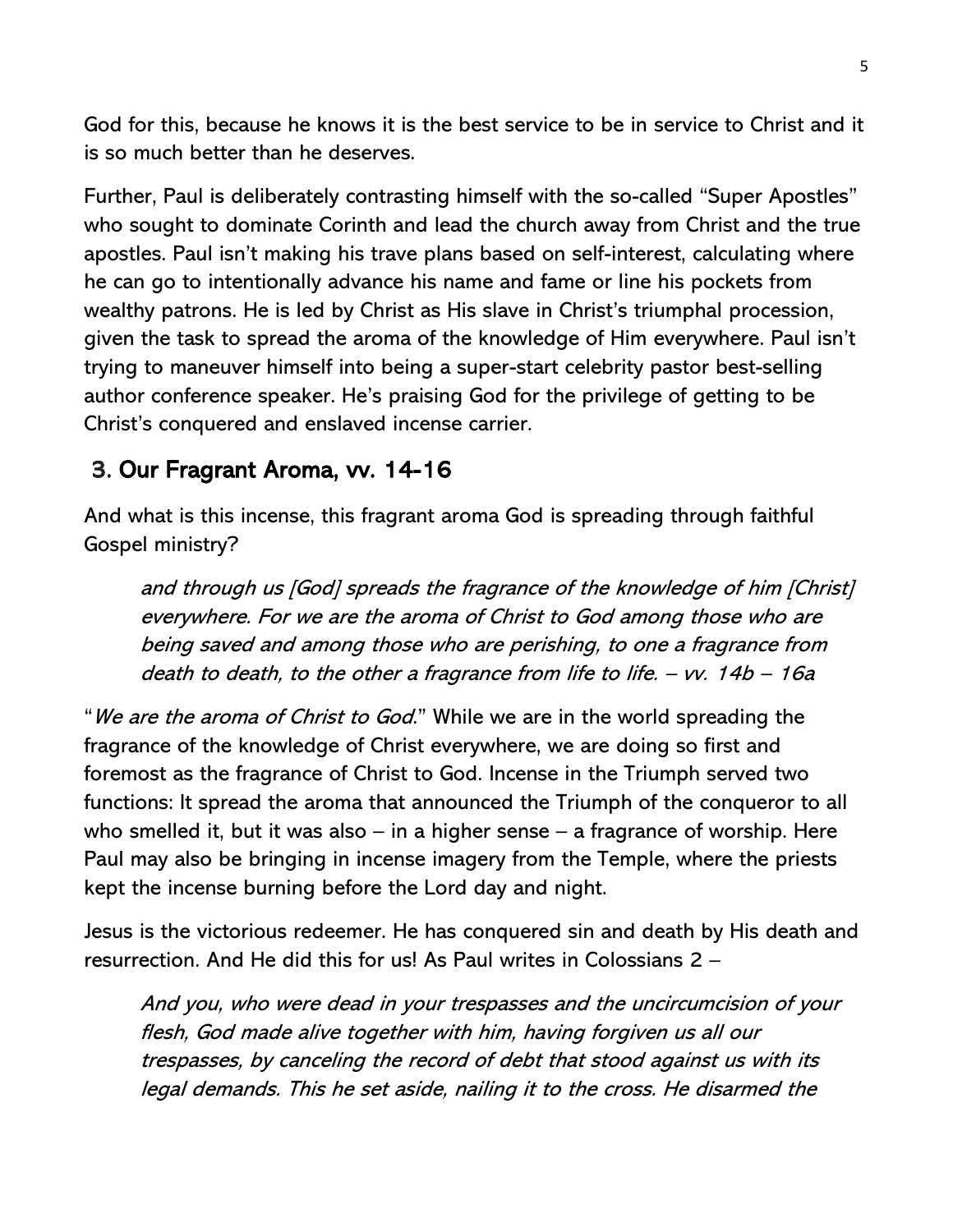rulers and authorities and put them to open shame, by triumphing over them in him. – Colossians 2:13-15, ESV

Christ's triumph over the spiritual forces of wickedness – the rulers and authorities, Satan and his minions – frees us from our debt-bondage due to sin and make us His prize possessions, His ransomed and redeemed subjects. And we respond to the great victory Jesus won first and foremost by worshipping God with thankful hearts. Paul writes in Romans 12:1: "*I appeal to you therefore, brothers, by the* mercies of God, to present your bodies as a living sacrifice, holy and acceptable to God, which is your spiritual worship" So, we are first the aroma of Christ to God. We belong to Christ, and we praise God through Christ.

But as we live our lives in this world, we also spread the aroma of Christ to those around us, especially as we engage in Gospel ministry. So, we are the aroma of Christ to God and among those who are being saved and those who are perishing. It's the same aroma in all three directions – the aroma of Christ. To God, it is our act of worship. To those who are saved, it is an aroma of life, as we encourage one another in the eternal life we have in Christ. And to those who reject Christ, it is the aroma of death, of their coming condemnation because Christ the triumphant victor is not their Lord and Savior, but He will be their judge.

The same act – the death, victorious resurrection, and ascension of Jesus Christ – at the same time brings glory to God for His grace, wisdom, and power in salvation, brings encouragement and life to those who are being saved, as they trust in Christ, and brings condemnation to those who are not being saved, as they reject Christ in the hardness of their hearts and would rather have their sin than a Savior from their sin.

Ministry: Sincerity and Insufficiency, vv. 16-17

As Paul considers the reality of this truth – that by faithfully proclaiming the Gospel of Jesus Christ, he is spreading the aroma of Christ and is bringing life to some and death to others – he asks, "*Who is sufficient for these things?"* 

And, of course, no mere human is. No one has the right to take that kind of power into their own hands to somehow try to manipulate or use it for their own advantage. And so, Paul goes on to say, "For we are not, like so many, peddlers of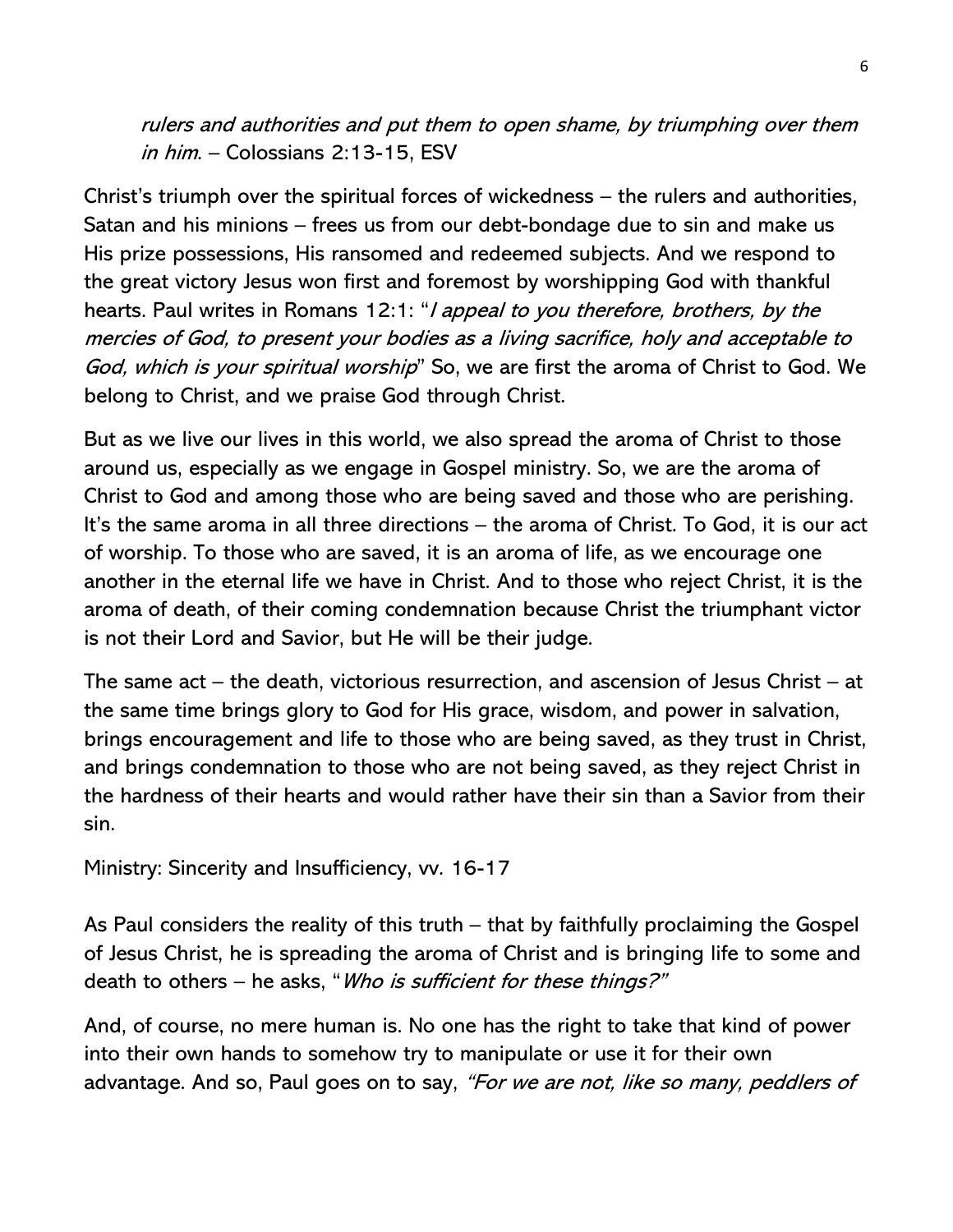God's word, but as men of sincerity, as commissioned by God, in the sight of God we speak in Christ."

The reasoning here is clear and compelling: The more seriously you take the Gospel, the more seriously you must take Gospel ministry, and thus you must see yourself as wholly insufficient to the task. The only way anyone can engage rightly in Gospel ministry is "as commissioned by God" and the One who commissions hold accountable, and so we must be "men of sincerity" who "in the sight of God speak in Christ."

You get a further sense of the seriousness of the calling to Gospel ministry as Paul charges Timothy in the last chapter of his last-ever letter, 2 Timothy 4 –

I charge you in the presence of God and of Christ Jesus, who is to judge the living and the dead, and by his appearing and his kingdom: 2 preach the word; be ready in season and out of season; reprove, rebuke, and exhort, with complete patience and teaching. 3 For the time is coming when people will not endure sound teaching, but having itching ears they will accumulate for themselves teachers to suit their own passions, 4 and will turn away from listening to the truth and wander off into myths. 5 As for you, always be sober-minded, endure suffering, do the work of an evangelist, fulfill your  $ministry. - 2 Timothy 4:1-5, ESV$ 

If you begin with your eyes fixed on the people with itching ears who will not endure sound teaching, you'd be sorely tempted to tell them what they will hear, to simply scratch those itching ears. But if your eyes are first on the presence of Gd and of Jesus Christ who is to judge the living and the dead, then you dare not do so. Thus, all faithful Gospel ministry begins by asking, "What has the LORD charged and commissioned us to do?" and NOT with "What do people want to hear?" or "What would be really helpful to people?" or "What would meet people's felt needs?"

People don't always want to hear the Gospel of Jesus Christ. People don't always see the message of the death and resurrection of Jesus as helpful to their present life circumstances or as meeting their "felt needs." But the Gospel of Jesus Christ is what God has commissioned us to proclaim and share, and it is the only truly lifechanging, soul-saving, reality-transforming messages in the world. Nothing else